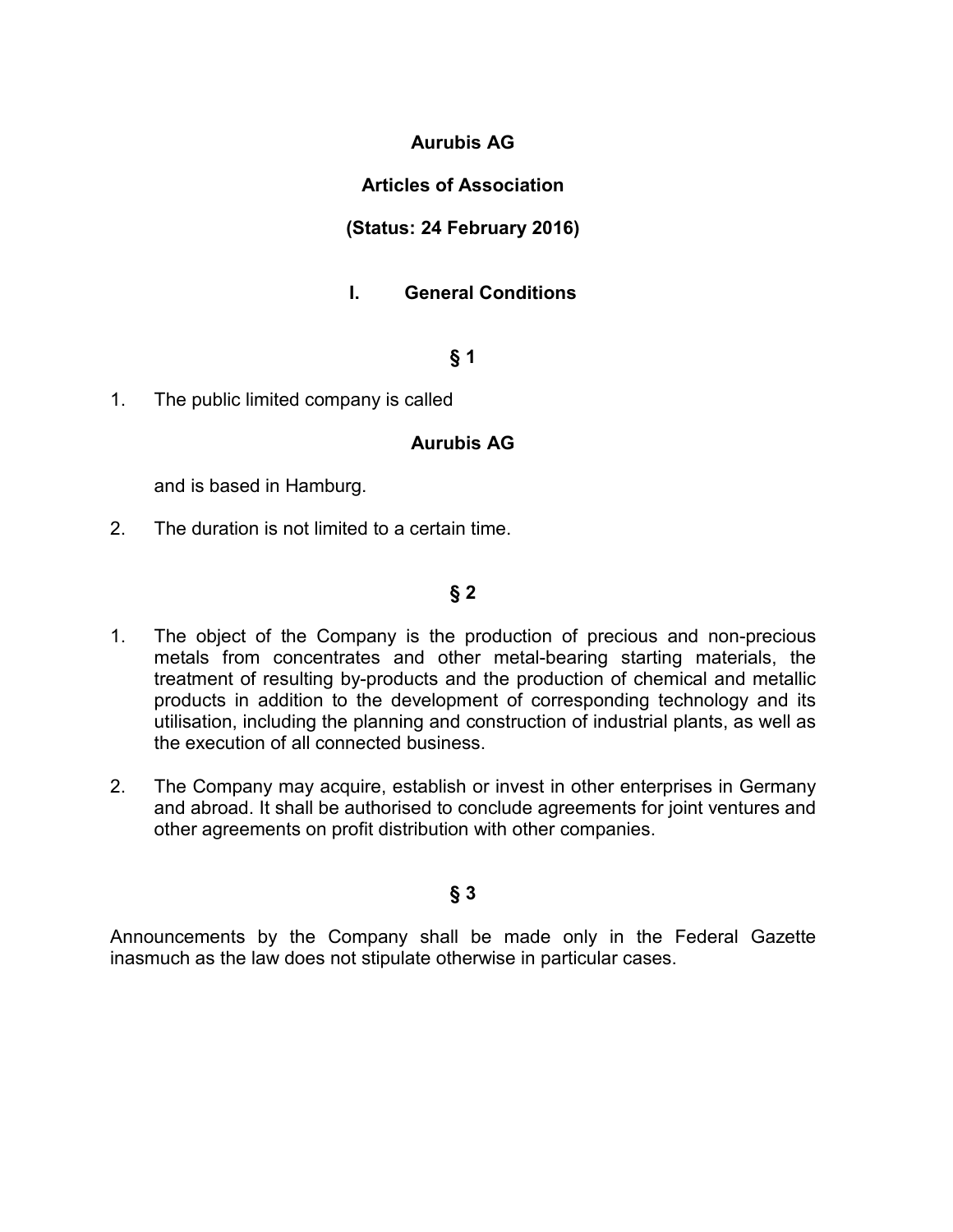#### **II. Subscribed capital and shares**

#### **§ 4**

- 1. The subscribed capital shall amount to  $\epsilon$  115,089,210.88 (in words: one hundred fifteen million eighty-nine thousand two hundred and ten 88/100 EURO) and shall be divided into 44,956,723 (in words: forty-four million nine hundred and fifty-six thousand seven hundred and twenty-three) no-par-value shares.
- 2. The Executive Board shall be authorised to increase the subscribed capital of the Company in the period until 23 February 2021, subject to the approval of the Supervisory Board, by issuing a total of up to 22,478,361 new no-par-value bearer shares once or in several instalments for a cash contribution or a contribution in kind up to an amount of  $\epsilon$  57,544,604.16. The shareholders shall be granted a subscription right. The new shares can be acquired by one or several banks provided they offer them to the shareholders for subscription. The Executive Board shall, however, be authorised, subject to the approval of the Supervisory Board, to exclude the subscription right of the shareholders once or on several occasions,
- a) inasmuch as it is necessary to exclude subscription rights for possible fractional amounts,
- b) up to an arithmetical face value totalling  $\epsilon$  23,017,840.64 if the new shares are issued for a contribution in kind,
- c) for capital increases against cash contributions up to an arithmetical nominal value totalling  $\epsilon$  11,508,920.32 or, if this amount is lower, by a total of 10 % of the subscribed capital (the "maximum amount") existing when this power was exercised for the first time (in each case taking into account the possible use of other authorizations to exclude the subscription right in accordance with or in the corresponding application of Section 186 paragraph 3 sentence 4 German Stock Corporation Act (AktG)), if the issuing price for the new shares is not significantly lower than the price of company shares in the same category on the stock exchange at the time when the issuing price is finally fixed.

The subscribed capital allotted to the shares that are issued or have to be issued to fulfil convertible bonds and/or bonds with warrants, that are issued after 24 February 2016 in the corresponding application of Section 186 paragraph 3 sentence 4 German Stock Corporation Act (AktG) excluding the subscription right or that are sold after 24 February 2016 in corresponding application of Section 186 paragraph 3 sentence 4 German Stock Corporation Act (AktG) must be included in this maximum amount. An inclusion that has been carried out is cancelled if powers to issue convertible bonds and/or bonds with warrants in accordance with Section 221 paragraph 4 sentence 2 and Section 186 paragraph 3 sentence 4 AktG or to sell own shares in accordance with Section 71 paragraph 1 No. 8 and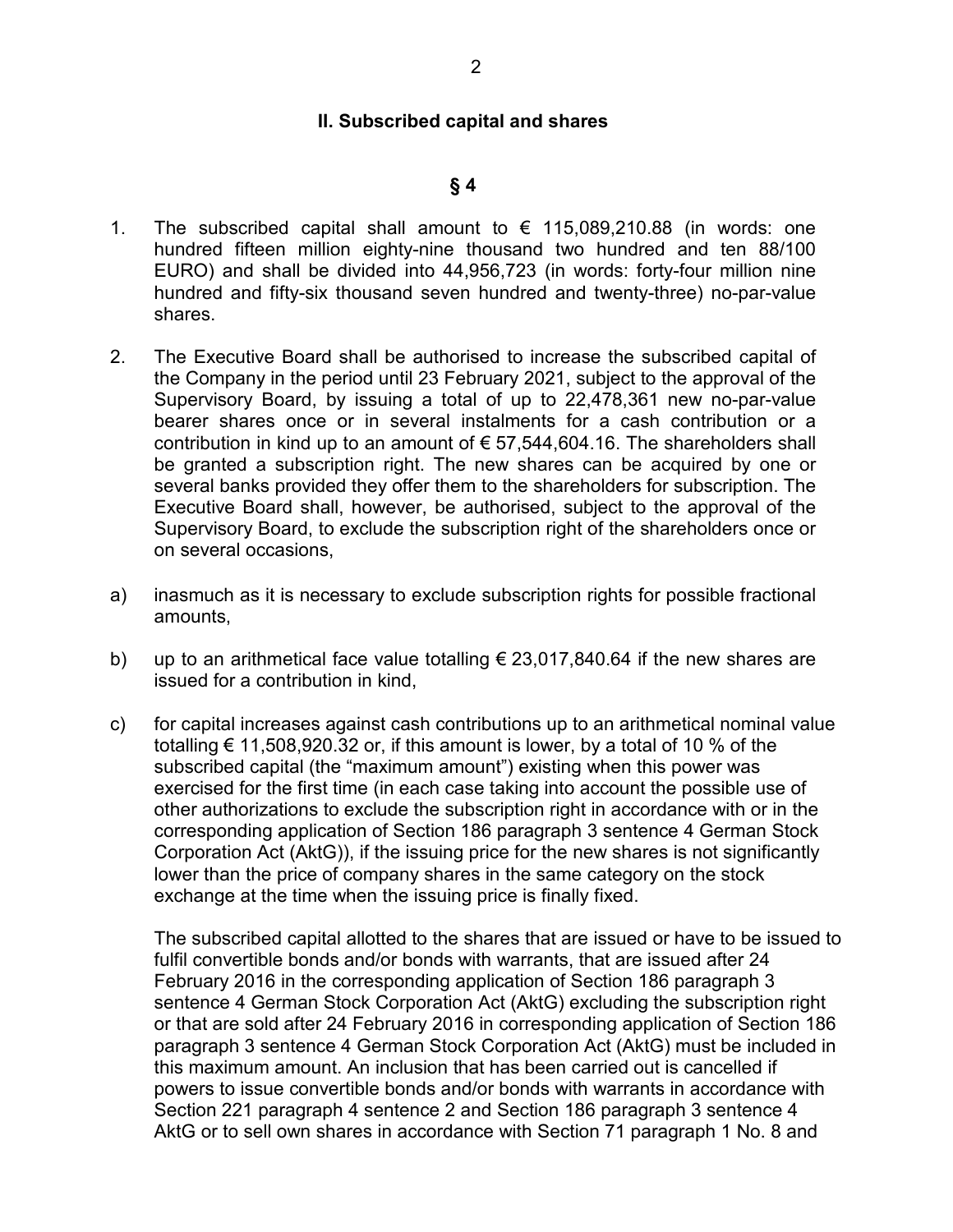Section 186 paragraph 3 sentence 4 AktG are granted again at the Annual General Meeting after exercising such powers that have led to inclusion.

d) up to an arithmetical face value totalling  $\epsilon$  23,017,840.64, inasmuch as it is necessary to grant holders or creditors of bonds with warrants or convertible bonds issued by the Company relating to shares a subscription right for new shares to the same extent as they would be entitled after exercising their option or conversion rights.

The Executive Board shall be empowered, subject to the approval of the Supervisory Board, to define the other details of the capital increase, in particular the rights of the shares and the terms of issue. The Supervisory Board shall be empowered to amend Section 4 of the Articles of Association after the full or partial increase of the subscribed capital to accord with the particular utilisation of the authorised capital and after expiry of the period of authorisation.

3. The subscribed capital shall be conditionally increased by up to € 52,313,277.44 by issuing up to 20,434,874 new bearer shares without a nominal amount (no-par-value shares), each with notional interest in the subscribed capital of  $\epsilon$  2.56 (conditional capital). The conditional increase in capital will be used to grant no-par-value bearer shares to the holders or creditors of convertible bonds and/or bonds with warrants, profit participation rights or participating bonds (or combinations of these instruments), which are issued by the Company or companies in which it has an indirect or direct majority interest, for a cash contribution as a result of the authorisation resolved at the Annual General Meeting on 1 March 2012 under item 8 of the agenda, and grant a conversion or option right to new no-par-value bearer shares in the Company or establish a conversion obligation. The conditional increase in capital shall only be carried out to the extent that option or conversion rights are used or those holders or creditors that are required to convert fulfil their obligation to convert and that the Company's own shares or new shares from the utilisation of authorised unissued capital are used for this purpose.

The new no-par-value bearer shares shall be entitled to participate in the profits from the beginning of the fiscal year in which they come into existence through the exercise of option or conversion rights or the fulfilment of conversion obligations. The Executive Board is authorised to define the further details of how the conditional capital increase shall be performed.

The Supervisory Board is authorised to amend the version of Section 4 paragraphs 1 and 3 of the Articles of Association in accordance with the respective issuance of new no-par-value bearer shares and to make all other related amendments to the Articles of Association that only relate to the wording. The same applies in the event of non-utilisation of the authorisation to issue bonds with warrants or convertible bonds, following expiry of the authorisation period, and also in the event of the non-utilisation of the conditional capital following expiry of the deadlines for exercising the option or conversion rights or the fulfilment of conversion or option rights.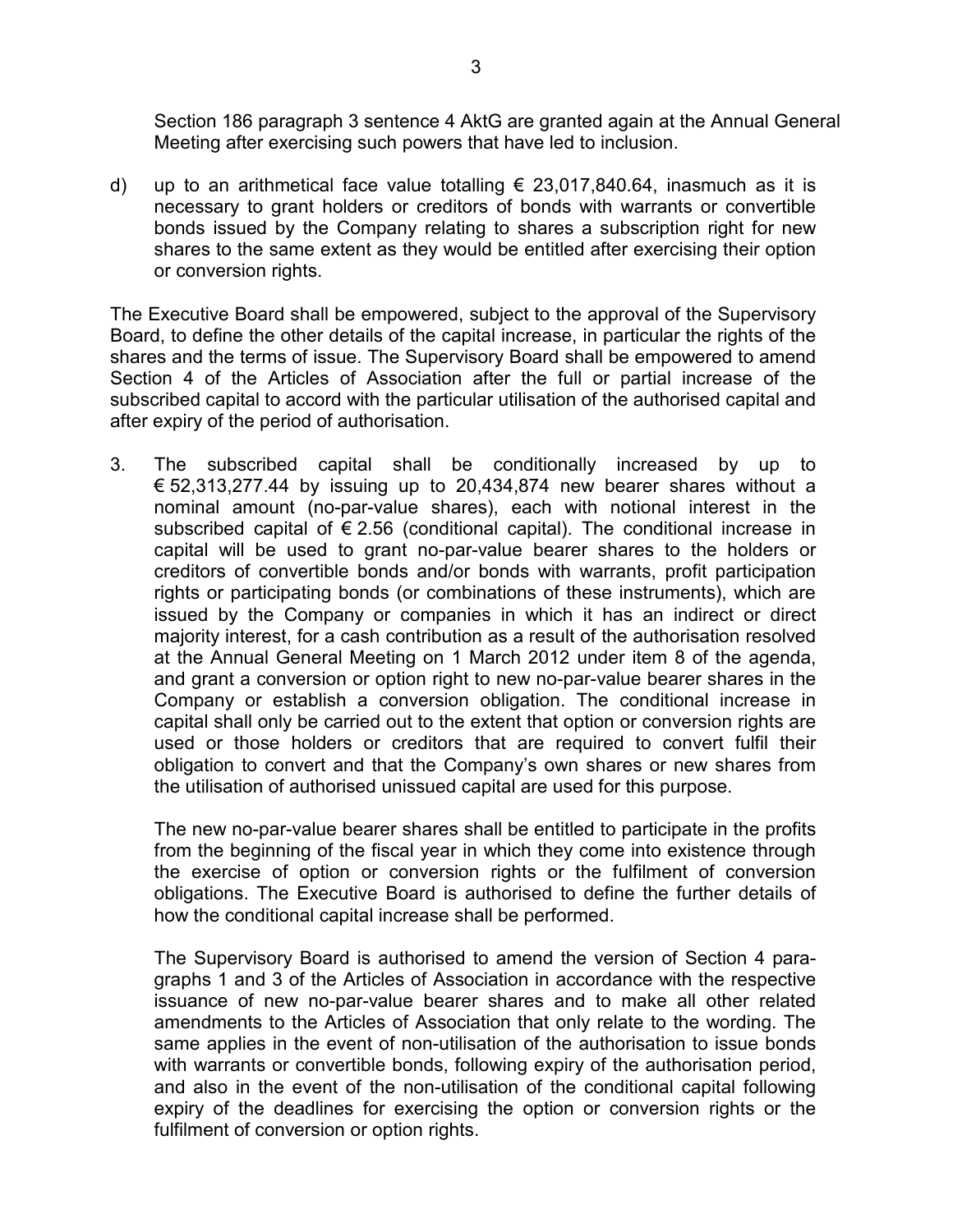# **§ 5**

- 1. The shares shall be made out to the bearer.
- 2. The Executive Board shall, in agreement with the Supervisory Board, decide the form and contents of the shares, profit appropriation coupons and talons.
- 3. The shareholders' right to have their shareholdings recorded in a certificate shall be denied.
- 4. The Company is entitled to send shareholders information by way of remote data transmission pursuant to the stipulations of § 30b paragraph 3 German Securities Trading Act (WpHG).

# **III. The Executive Board**

## **§ 6**

- 1. The Executive Board shall consist of at least two members. In other respects the Supervisory Board shall stipulate the number of members of the Executive Board. Deputy members of the Executive Board can be appointed.
- 2. In the event of differences of opinion in the Executive Board, inasmuch as the Law does not stipulate that voting must be unanimous, the majority of votes shall decide, even if a member of the Executive Board has been appointed Chairman of the Executive Board. If such a Chairman has been appointed, his vote shall be the casting vote in the event of a tie.

- 1. The Company shall be represented by two members of the Executive Board or by one member of the Executive Board together with a procurator. The authority of the Executive Board to authorise two procurators together to legally represent and sign on behalf of the firm shall not be changed as a result.
- 2. Deputy members of the Executive Board shall have equal authority compared with the ordinary members of the Executive Board as regards power of attorney.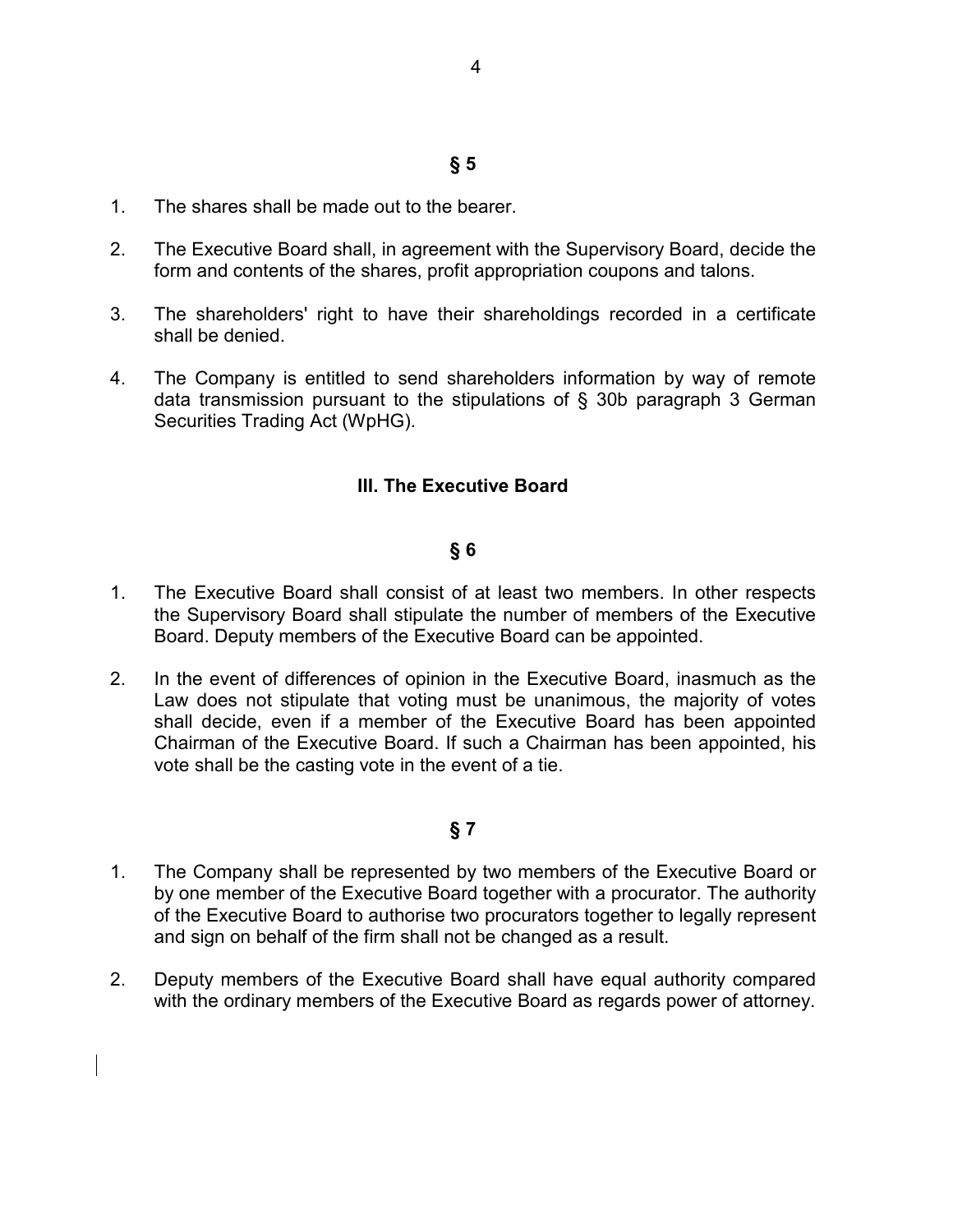### **IV. The Supervisory Board**

### **§ 8**

- 1. The Supervisory Board shall consist of twelve members, six members of the Supervisory Board representing the employees, whose election shall be conducted in accordance with the 1976 Law on Co-determination, and six members of the Supervisory Board representing the shareholders, who are elected at the Annual General Meeting.
- 2. The period of office of the Supervisory Board shall last until the Annual General Meeting has ended in which the resolution has been passed to approve the actions of the Supervisory Board for the fourth fiscal year after the election of the shareholders' Supervisory Board members; in doing this, the fiscal year in which the vote takes place shall not be included.
- 3. Each member of the Supervisory Board can resign from office by sending his resignation in writing to the Chairman of the Supervisory Board or, in the event of the latter being prevented from attending the meeting, to his Deputy giving one month's notice.
- 4. The shareholders can elect deputies for the Supervisory Board members whom they are to elect at the Annual General Meeting. A deputy member can also be elected for several Supervisory Board members. The election and the legal status of deputies for the Supervisory Board members elected by the employees shall be in compliance with the regulations of the Law on Codetermination.
- 5. If one of its members resigns before the end of the period of office, the new member elected to replace the outgoing member shall have a period of office limited to the remaining period of office of the outgoing member.

- 1. Immediately after the Annual General Meeting in which all the shareholders' Supervisory Board members are to be newly elected, a Supervisory Board meeting will be held to which there will not be a special invitation. At this meeting, initially under the chairmanship of the oldest member of the Supervisory Board, the Supervisory Board shall elect for the duration of the period of office of the Supervisory Board in accordance with the procedure laid down in the Law on Co-determination
	- a) a chairman and his deputy
	- b) the other two members of the committees formed in compliance with Section 27 paragraph 3 of the Law on Co-determination.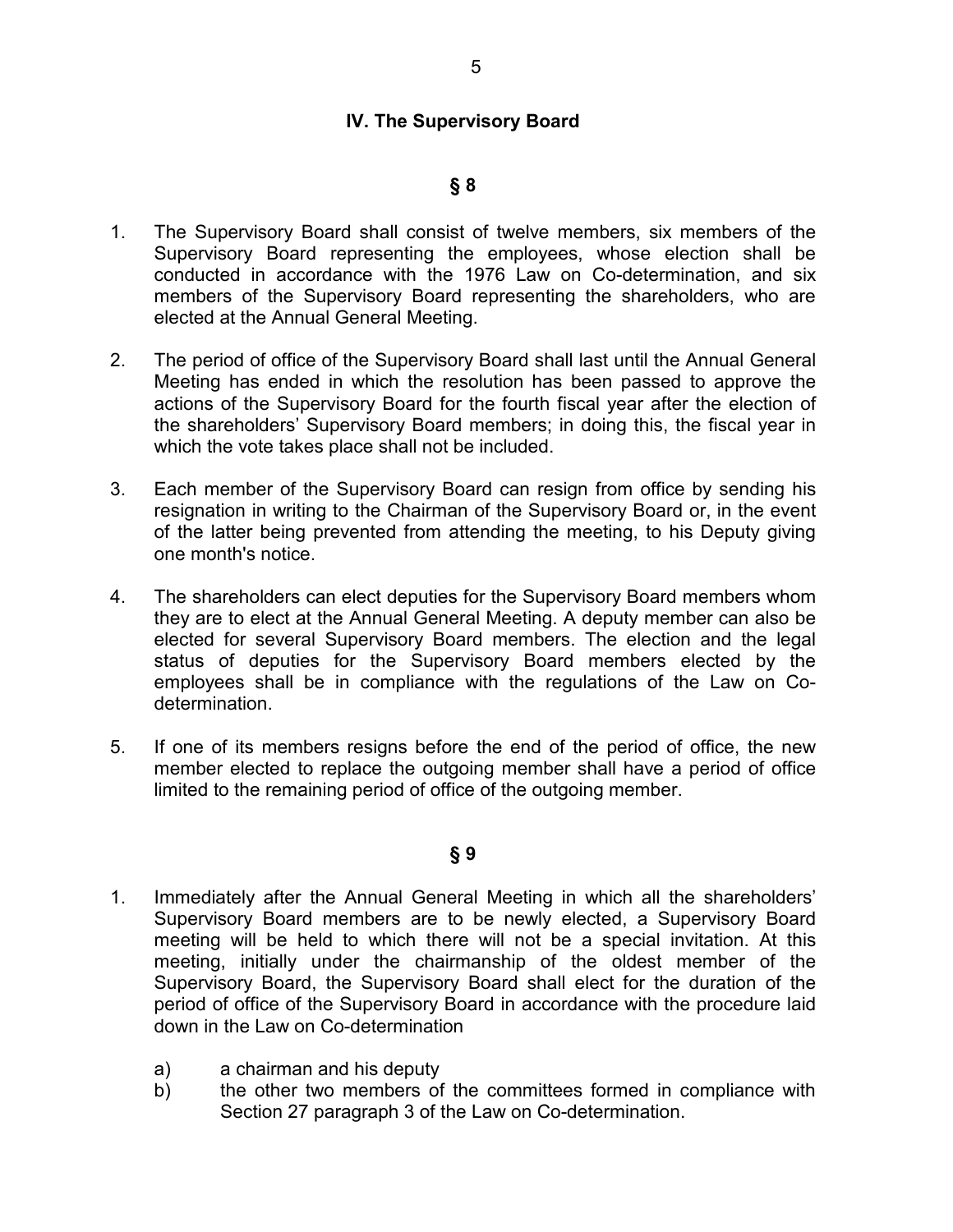2. If, in the course of the period of office, the Chairman or his Deputy resigns from office, the Supervisory Board shall elect replacements without delay.

#### **§ 10**

The Chairman of the Supervisory Board, or in his absence his Deputy, shall send invitations to the Supervisory Board meetings giving two weeks' advance notice. The period for calling the meeting can be shortened in urgent cases or with the agreement of all the Supervisory Board members. The items on the agenda shall be submitted with the invitation. Supervisory Board meetings can be called in writing, telegraphically, over the telephone, by facsimile message, as a telecopy, by telex or in another comparable form using the technical facilities of modern data transfer.

- 1. Members of the Supervisory Board can authorise other members in writing to submit their written votes at a Supervisory Board meeting.
- 2. The Supervisory Board shall be deemed as having a quorum if, after all the members have been invited, at least six members participate personally or by written vote in accordance with Section 108 paragraph 3 German Stock Corporation Act. Resolutions should only be passed on items on the agenda which have been announced in the invitation. Deviations from this procedure shall be acceptable if no member raises objections.
- 3. The resolutions of the Supervisory Board shall be passed with a simple majority of the votes submitted, inasmuch as no other majorities are mandatory by law. The Chairman shall stipulate the course of the meetings and the voting method. In the event of equal votes, the vote shall be repeated if requested by a member of the Supervisory Board. In the event that the new vote results in a tie again, the Chairman can have a second vote by law. In the event that he is prevented from attending, the Chairman can also make use of the written vote as regards the second vote. The Deputy Chairman shall not be entitled to a second vote.
- 4. Minutes shall be made of the Supervisory Board meetings which the Chairman or, in the event of his being prevented from attending the meeting, the Deputy Chairman shall have to sign.
- 5. Members unable to attend a meeting can vote in writing, telegraphically, over the telephone, by facsimile message, as a telecopy, by telex or in another comparable form using the technical facilities of modern data transfer (e.g. connecting by video transmission, e-mail, etc.) and – inasmuch as the facilities suffice – participate in the negotiations of the Supervisory Board if no objections to this procedure are raised by a member of the Supervisory Board within a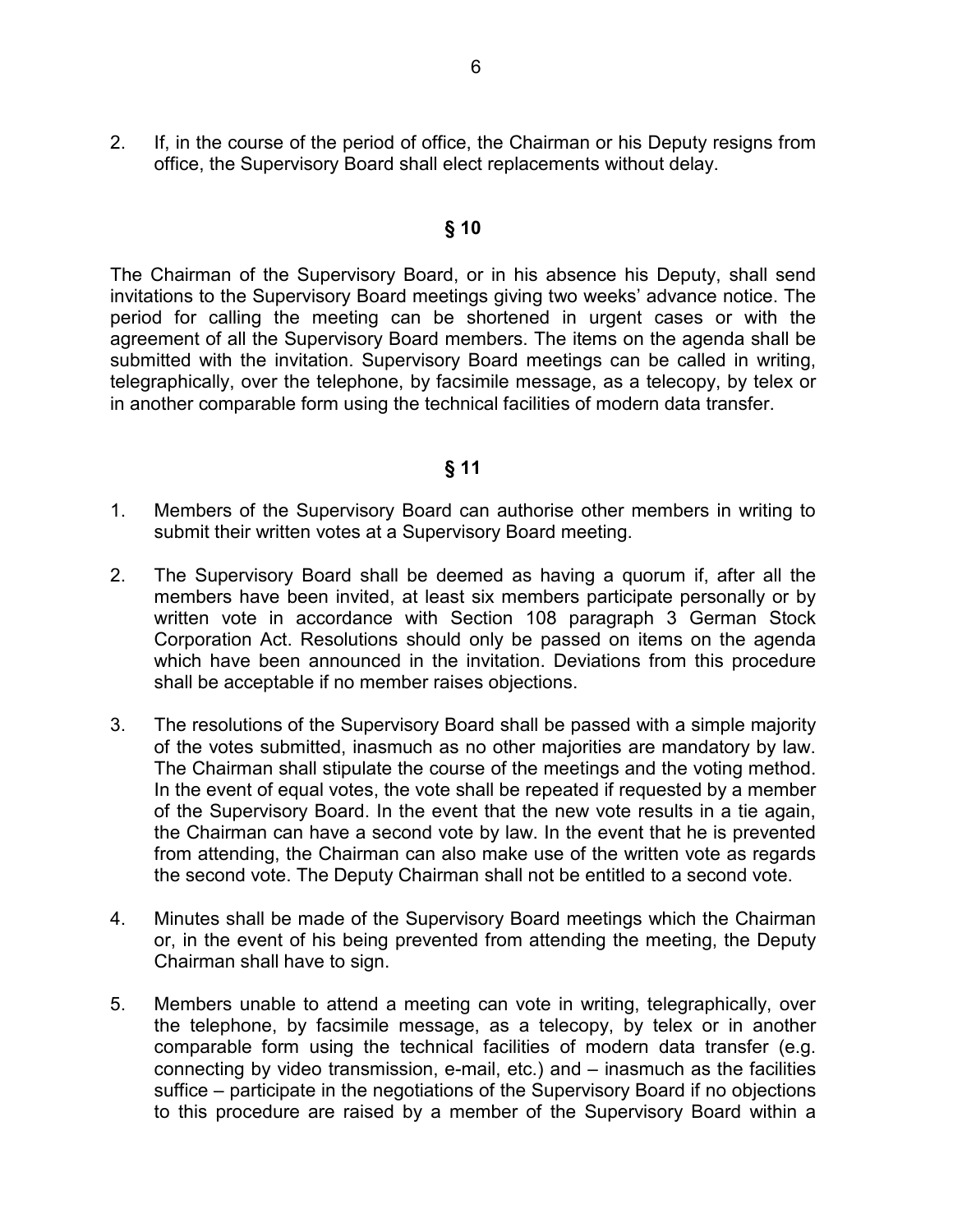reasonable period before the meeting, such period to be determined by the Chairman. Resolutions passed outside of the meetings shall be permitted in the form of written circulars, by facsimile message, by telephone, as a telecopy, by telex or in another comparable form using the technical facilities of modern data transfer (e.g. video conference calls) if no objections to this procedure are raised by a member of the Supervisory Board within a reasonable period before the arranged date or the scheduled technical connection. The directives as regards the passing of resolutions in meetings apply accordingly.

- 6. In other respects the Supervisory Board shall establish its rules of procedure itself. Apart from the committees listed in Section 9 paragraph 1b, it can form further committees and – insofar as is permissible by law – give them the power to make decisions. Inasmuch as a Chairman of the committee has been elected, the Supervisory Board can grant him the casting vote.
- 7. Declarations of intent of the Supervisory Board shall be submitted in the name of the Supervisory Board by the Chairman or, in the event that he is prevented from attending the meeting, by his Deputy.
- 8. The Supervisory Board shall stipulate that certain types of business may only be carried out with its agreement.
- 9. The Supervisory Board shall be authorised to make amendments to the Articles of Association in the event that such amendments only concern the wording.

- 1. Each member of the Supervisory Board shall receive, in addition to the reimbursement of expenses incurred while exercising his office, a fixed compensation of € 75,000.00 per fiscal year. The Chairman of the Supervisory Board shall receive three times this amount and his Deputy twice this amount.
- 2. Supervisory Board members who belong to the Personnel Committee and/or the Audit Committee of the Supervisory Board shall receive an additional fixed compensation of € 15,000 per fiscal year per committee. Supervisory Board members who belong to the other Supervisory Board committees receive an additional fixed compensation of  $\epsilon$  7,500 per fiscal year per committee. Supervisory Board members who chair a Supervisory Board committee shall receive twice this amount per fiscal year per committee chairmanship.
- 3. The fixed compensation for committee membership in accordance with paragraph 2 shall be limited to  $\epsilon$  25,000.00 per fiscal year for each member of the Supervisory Board. The limit shall be  $\epsilon$  50,000 per fiscal year for each committee chairman.
- 4. The compensation in accordance with paragraphs 1 and 2 shall be payable on the day after the Annual General Meeting when the resolution is passed on the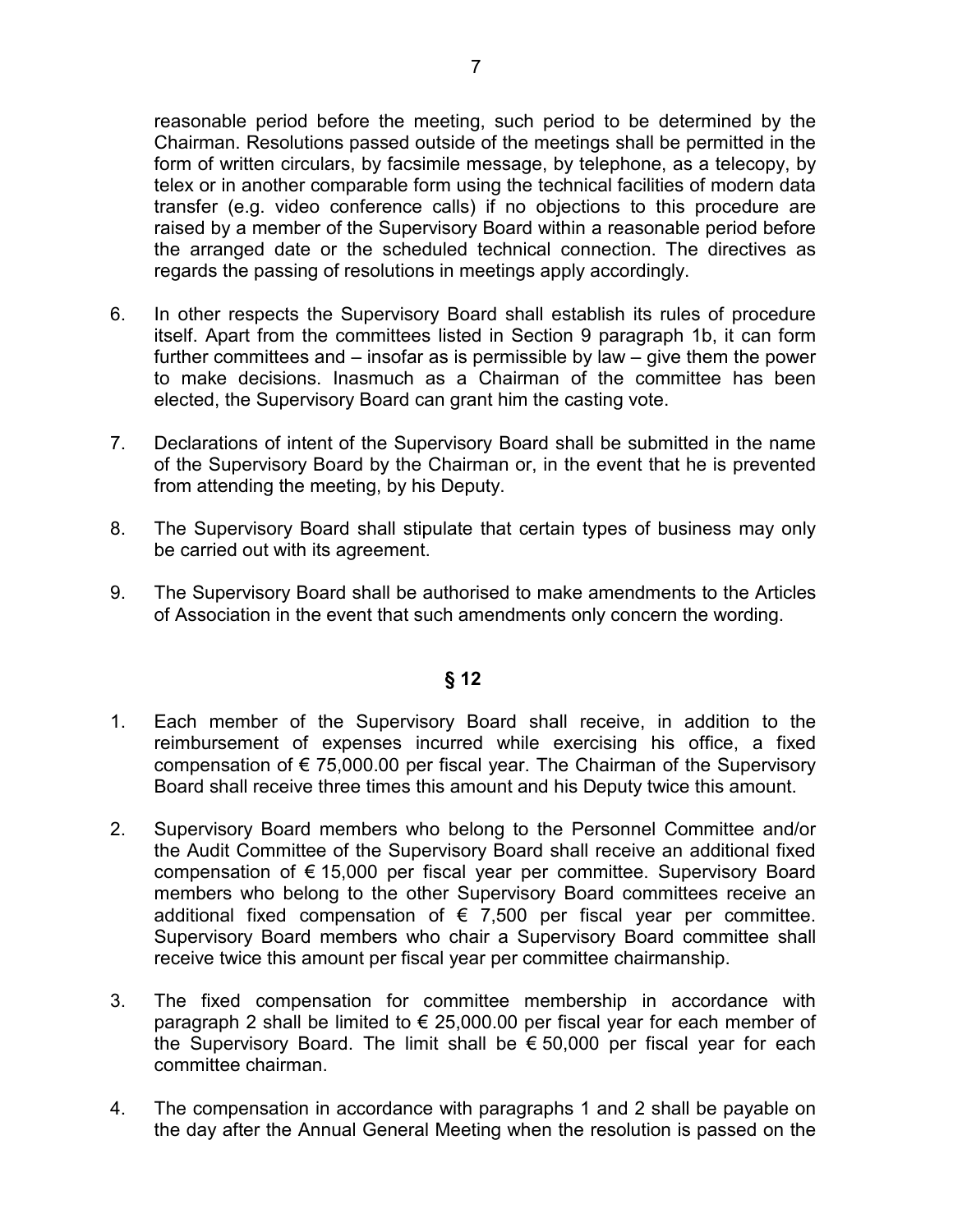exoneration of the members of the Supervisory Board for the respective fiscal year.

- 5. In addition, the members of the Supervisory Board and its committees shall receive an attendance fee of  $\epsilon$  1,000.00 for each meeting that they attend in person, via telephone, via video conference or via similar participation.
- 6. Furthermore, members of the Supervisory Board shall receive the value added tax payable on their compensation and on the reimbursement of their expenses.
- 7. Supervisory Board members who have only served on the Supervisory Board or one of its Committees for part of a fiscal year shall receive compensation in accordance with the period that they have served.
- 8. Members of the Supervisory Board shall be entitled to compensation in the amount resulting from the current version of this § 12 for the first time for the fiscal year commencing on 1 October 2015.
- 9. In its own interests, the Company shall maintain third party liability insurance against pecuniary loss for its Boards and Management with reasonable retentions taking the legal provisions into account, in which the Supervisory Board members are also included and are insured at the expense of the Company.

## **V. The Annual General Meeting**

- 1. Inasmuch as the law does not provide for other stipulations, the Annual General Meeting shall be called by the Executive Board. It shall take place at the place of business of the Company or of a German stock exchange at which the Company's shares are registered for trading.
- 2. The Annual General Meeting shall be convened by a single announcement in the Federal Gazette, which shall be published at least 30 days prior to the day of the Annual General Meeting. The minimum notice period under sentence 1 is extended by the days of the period during which shareholders register their attendance at the Meeting in accordance with Section 14 paragraph 1 of the Articles of Association. The notice period shall be calculated in accordance with the legal provisions.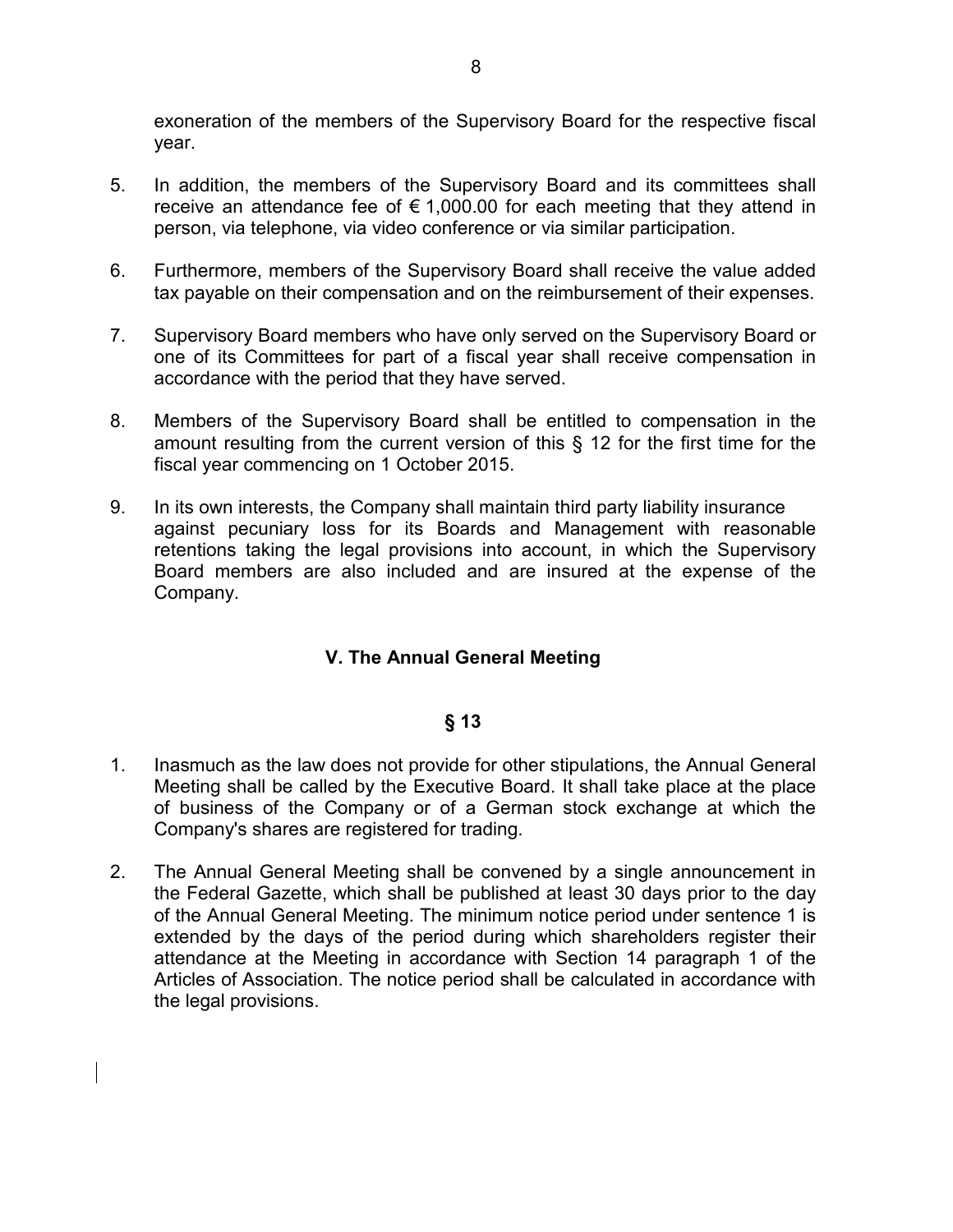- 1. Shareholders wishing to participate in the Annual General Meeting and exercise their voting rights must register with the Company beforehand and provide proof of their authorisation to do so. The registration and proof of authorisation must reach the Company at this address or one of the Company's authorised addresses given in the invitation at least six days before the Meeting. A shorter notice period measured in days can be given in the invitation. The notice period shall be calculated in accordance with the legal provisions.
- 2. The right to participate in the Annual General Meeting and to exercise voting rights shall be confirmed in a special record of the shareholding issued in text form (Section 126b German Civil Code) by the depository bank. This proof of authorisation must be given in German or English and must refer to the beginning of the twenty-first day before the Annual General Meeting.
- 3. Each no-par-value share entitles the bearer to one vote.
- 4. The voting right can be exercised by proxy. The authorisation of the proxy, its revocation and the proof of authorisation must be given to the Company in writing, inasmuch as nothing to the contrary is stipulated by law. A further relaxation of the formal requirements can be agreed in the invitation to the Annual General Meeting. Proof of authorisation can be submitted to the Company via electronic communication which shall be defined further in the invitation.

- 1. The chair at the Annual General Meeting shall be taken by the Chairman of the Supervisory Board or, in the event of his being prevented from attending, by a Supervisory Board member nominated by him. In the event that no member of the Supervisory Board shall take the chair, the Executive Board Chairman or, if he is unable to do so, another Executive Board member appointed by the Executive Board shall open the meeting and shall arrange for the Chairman of the meeting to be elected at the AGM by the shareholders with voting rights.
- 2. The Chairman shall preside over the Meeting and stipulate the order of the items on the Agenda, the order of voting on the resolutions and the voting method.
- 3. The Chairman is authorised to set an appropriate time limit on the shareholder's right to ask questions and to speak.
- 4. The Chairman shall be authorised to decide whether shareholders can participate in the Annual General Meeting by means of electronic communication and, as required, make stipulations on the scope of electronic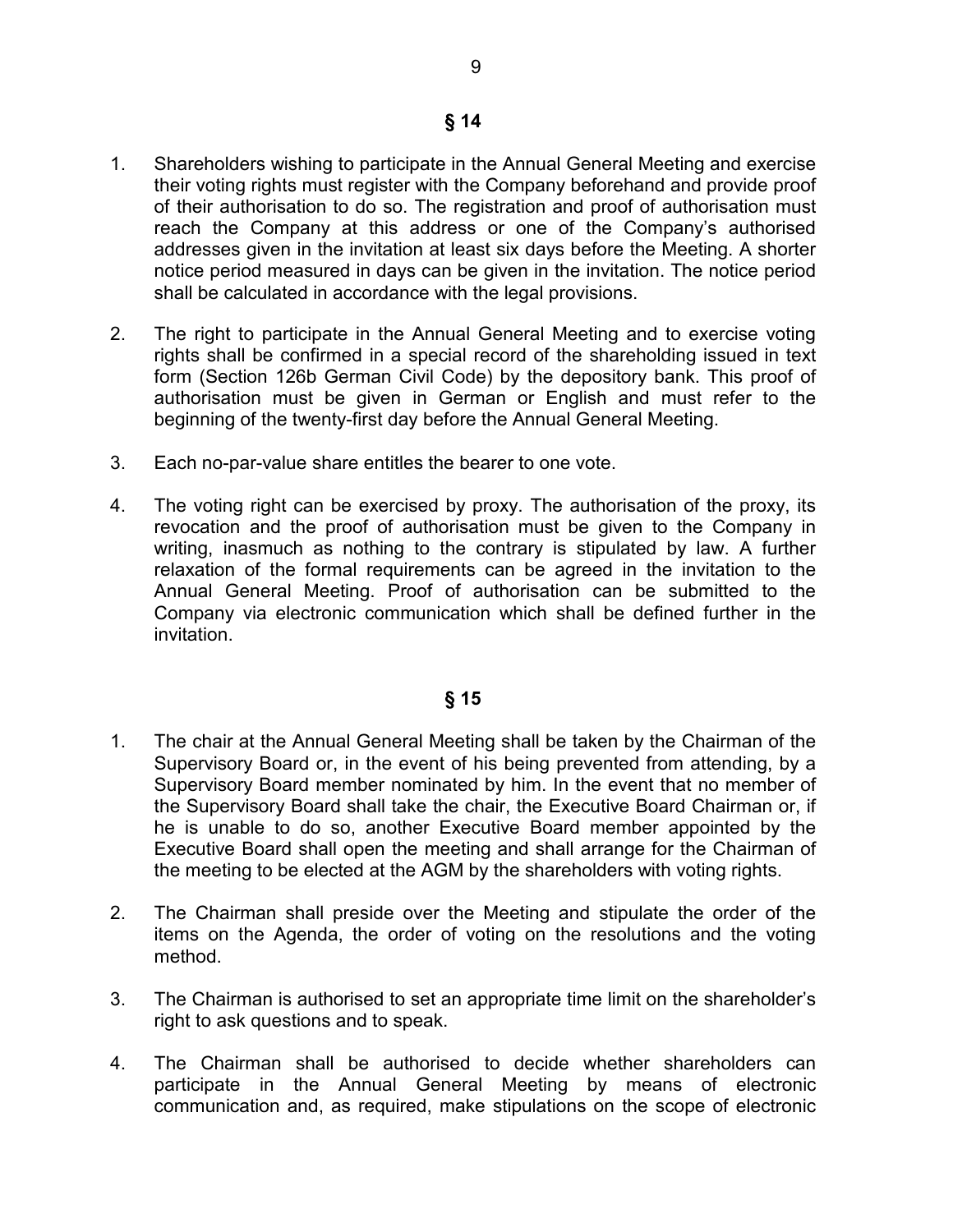participation and the procedure. These shall be made known with the invitation to the Annual General Meeting.

## **§ 16**

- 1. Members of the Supervisory Board whose residence and/or place of work are located outside the Federal Republic of Germany or who cannot attend due to a stay abroad can participate in an Annual General Meeting of the Company via visual and audio transmission. Exceptions to this ruling are Supervisory Board members who are chairing the Annual General Meeting in accordance with § 15 of the Articles of Association.
- 2. The Chairman of the Meeting is authorised to permit visual and audio transmission of the Annual General Meeting in excerpts or in full via suitable electronic means.

## **§ 17**

The Annual General Meeting shall take place within the first eight months of each fiscal year. The agenda shall include:

- a) The report by the Executive Board on the Company's financial situation and business relations as well as the results of the past fiscal year and the Supervisory Board's report on the review of the management report and the financial statements.
- b) The resolution on the appropriation of the profit.
- c) The granting of formal approval of the actions of the Executive and Supervisory Boards.
- d) The election of the shareholders' members of the Supervisory Board.
- e) The election of the auditors.

## **§ 18**

Apart from in the legally provided cases, extraordinary general meetings shall only be called if the Executive Board considers it necessary.